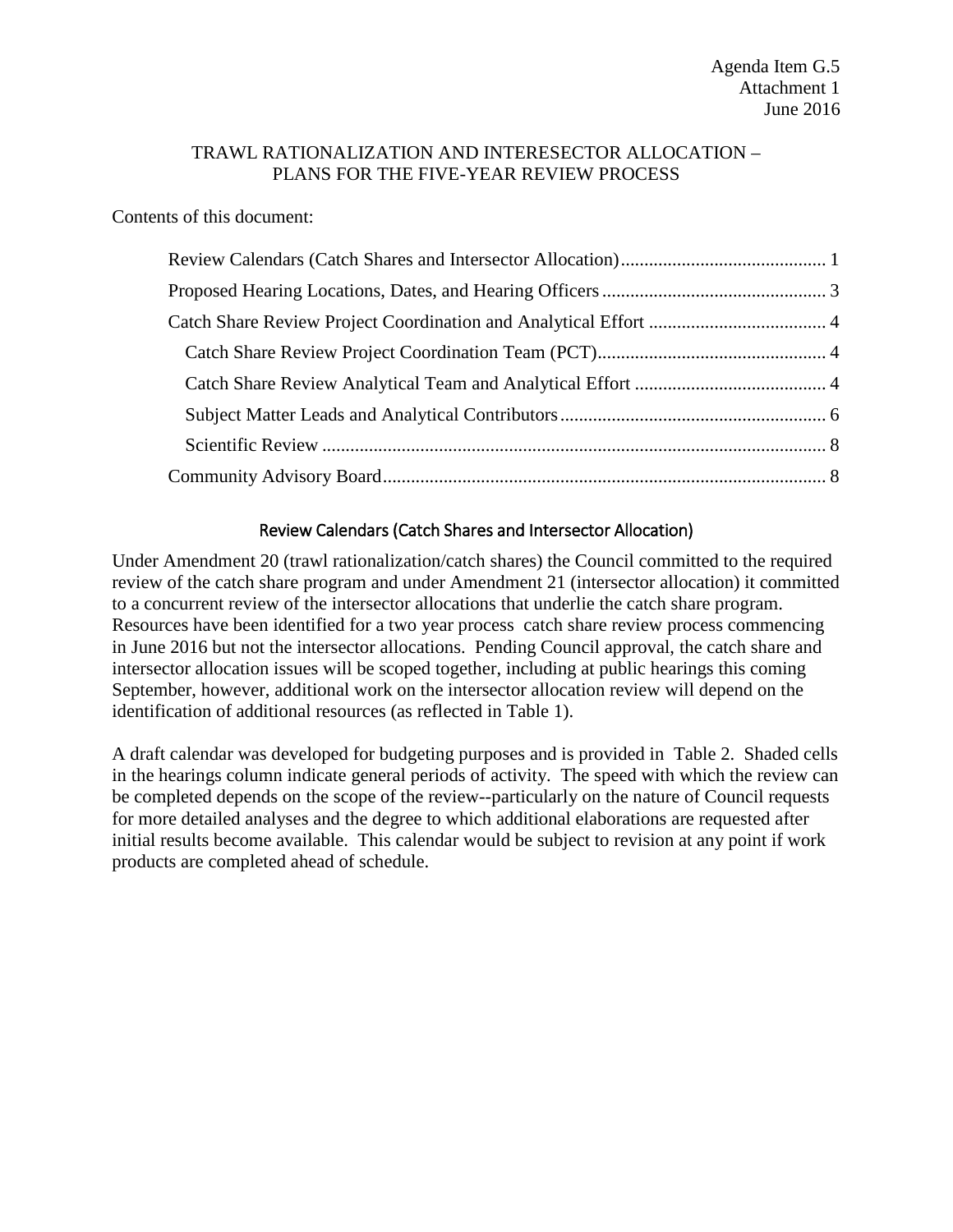|                    | <b>Catch Share Review</b>                             | Intersector Allocation Review                                                                        |  |
|--------------------|-------------------------------------------------------|------------------------------------------------------------------------------------------------------|--|
| <b>June 2016</b>   | Scoping, Background Docs, and Preliminary<br>Analysis | Scoping & Background Docs                                                                            |  |
|                    |                                                       |                                                                                                      |  |
| September 2016     | <b>Public Hearings</b>                                | <b>Public Hearings</b>                                                                               |  |
|                    |                                                       |                                                                                                      |  |
| November 2016      | Council Guidance                                      | Council Guidance                                                                                     |  |
| 2017 - Spring 2018 | <b>Catch Share Review Continues to Completion</b>     | <b>Allocation Review Continuation</b><br>Depends on<br><b>Identification of Additional Resources</b> |  |

#### <span id="page-1-0"></span>Table 1. Overview of draft calendar for catch share and intersector allocation review.

<span id="page-1-1"></span>Table 2. Detailed draft calendar for catch share review (as developed for budgeting purposes).

|              | Council                                            | Hearings | CAB     |
|--------------|----------------------------------------------------|----------|---------|
| 2016         |                                                    |          |         |
| June         | Approve Review Schedule and Provide Other Guidance |          |         |
|              |                                                    |          |         |
|              |                                                    |          |         |
| September    | Appoint CAB                                        | Hearings |         |
|              |                                                    |          |         |
| November     | Approve Doc Template and Issue Focus               |          | Meeting |
|              |                                                    |          |         |
| 2017         |                                                    |          |         |
|              |                                                    |          | Webinar |
|              |                                                    |          |         |
| <b>March</b> |                                                    |          |         |
| April        |                                                    |          |         |
|              |                                                    |          |         |
| June         | Progress Report & Guidance on Prelim Draft         |          |         |
|              |                                                    |          |         |
| September    | <b>Council Review Draft</b>                        |          |         |
|              |                                                    |          | Meeting |
| November     | Approve Public Review Draft                        |          |         |
|              |                                                    | Hearings |         |
| 2018         |                                                    |          |         |
|              |                                                    |          | Webinar |
|              |                                                    |          |         |
| <b>March</b> |                                                    |          |         |
| <b>April</b> | Final Doc Approved                                 |          |         |
|              |                                                    |          |         |
| June         | <b>Omnibus Process Starts</b>                      |          |         |
|              |                                                    |          |         |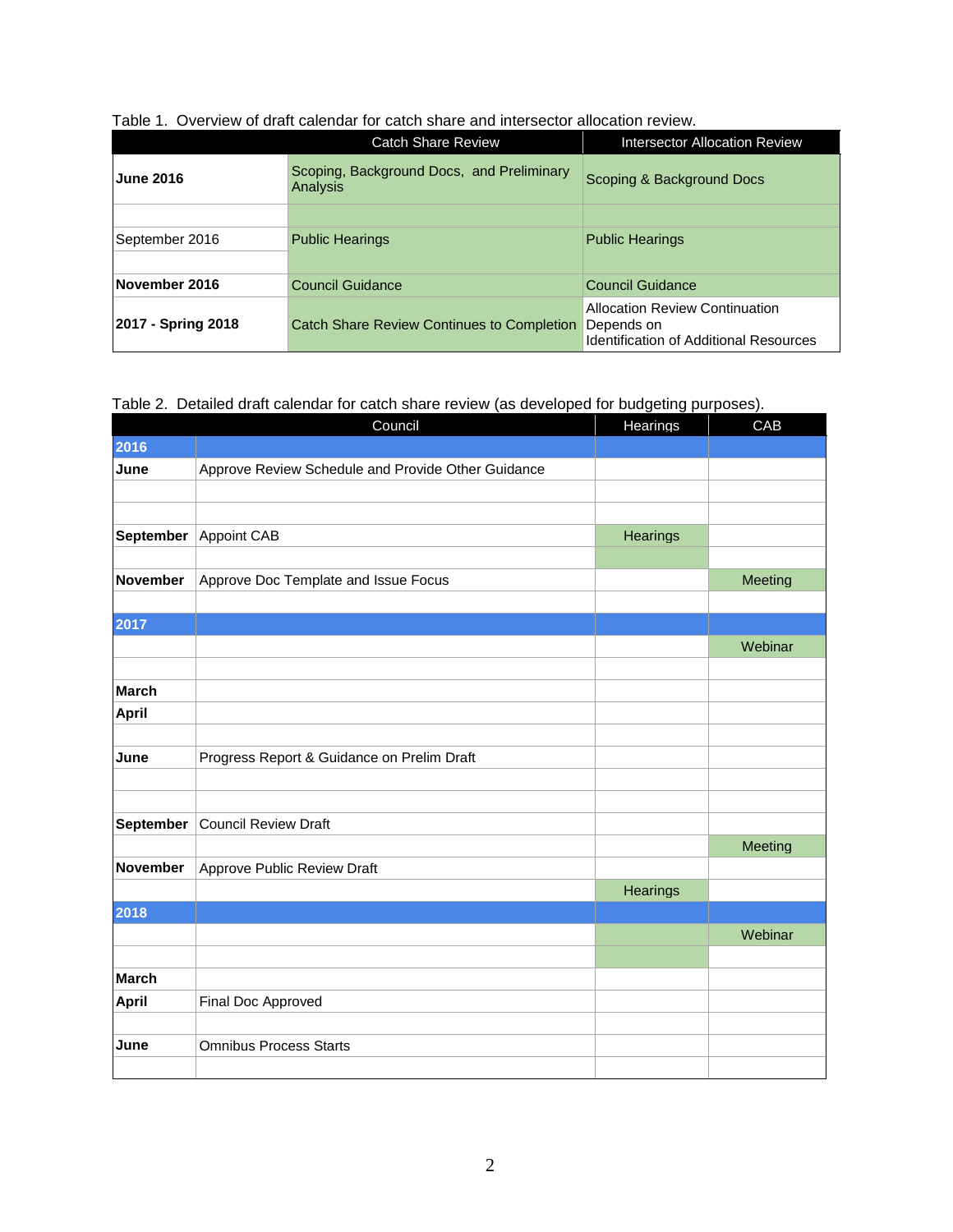## Proposed Hearing Locations, Dates, and Hearing Officers

<span id="page-2-0"></span>The budget and draft review schedule includes two sets of nine hearings, one at the start of the review and one at the end. Two strawman options for hearing sites and a schedule are provided here for Council consideration [\(Table 3\)](#page-2-1). Both options

- cover the same hearing sites, recognizing that the Council may want to make adjustments to these sites.
- avoid Friday nights in deference to an expectation that folks would rather do something else with their Friday evenings.
- would not start hearings until late in the summer in order to allow time for the production of presentations and user friendly background materials for the hearings.
- would complete all the hearings prior to the end of September. (This is intended to ensure there is adequate time to summarize the hearings for the November Council meeting briefing book deadline and will ensure the completion of all hearing travel before the end of the Federal fiscal year.)

Under the first option, all hearings would occur after the September Council meeting, which would allow the Council to provide last-minute instructions prior to the hearings. This option would require that there be two separate hearing teams. The second option would allow the hearings to be conducted by a single National Marine Fisheries Service (NMFS)/Council staff hearing team. It is expected that Council member and state representative participation would vary by hearing location.

|              |               | Hearings Strawman Option 1                            |               | Hearings Strawman Option 2 |
|--------------|---------------|-------------------------------------------------------|---------------|----------------------------|
| Dates        |               | Group 1                                               | Group 2       |                            |
| Weds         | Aug-31        |                                                       |               | Morro Bay                  |
| <b>Thurs</b> | Sep-1         |                                                       |               | Half Moon Bay              |
| Fri          | Sep-2         |                                                       |               |                            |
| Mon          | Sep-5         |                                                       |               |                            |
| Tues         | Sep-6         |                                                       |               | Fort Bragg                 |
| Weds         | Sep-7         |                                                       |               | Eureka                     |
| <b>Thurs</b> | Sep-8         |                                                       |               | Port Orford                |
| Fri          | Sep-9         |                                                       |               |                            |
| Mon          | Sep-12        |                                                       |               | Bellingham                 |
| Tues         | Sep-13        |                                                       |               |                            |
| <b>Weds</b>  | <b>Sep-14</b> | <b>Advisory Bodies and Council</b><br>Session (Boise) |               |                            |
| <b>Tues</b>  | Sep-20        |                                                       |               |                            |
| Weds         | Sep-21        |                                                       |               |                            |
| Thurs        | Sep-22        |                                                       | Bellingham    |                            |
| Fri          | $Sep-23$      |                                                       |               |                            |
| Mon          | Sep-26        | Westport                                              | Morro Bay     | Westport                   |
| Tues         | Sep-27        | Astoria                                               | Half Moon Bay | Astoria                    |
| Weds         | Sep-28        | Newport                                               | Fort Bragg    | <b>Newport</b>             |
| <b>Thurs</b> | Sep-29        | Port Orford                                           | Eureka        |                            |
| Fri          | Sep-30        |                                                       |               |                            |

#### <span id="page-2-1"></span>Table 3 Hearing date and location options.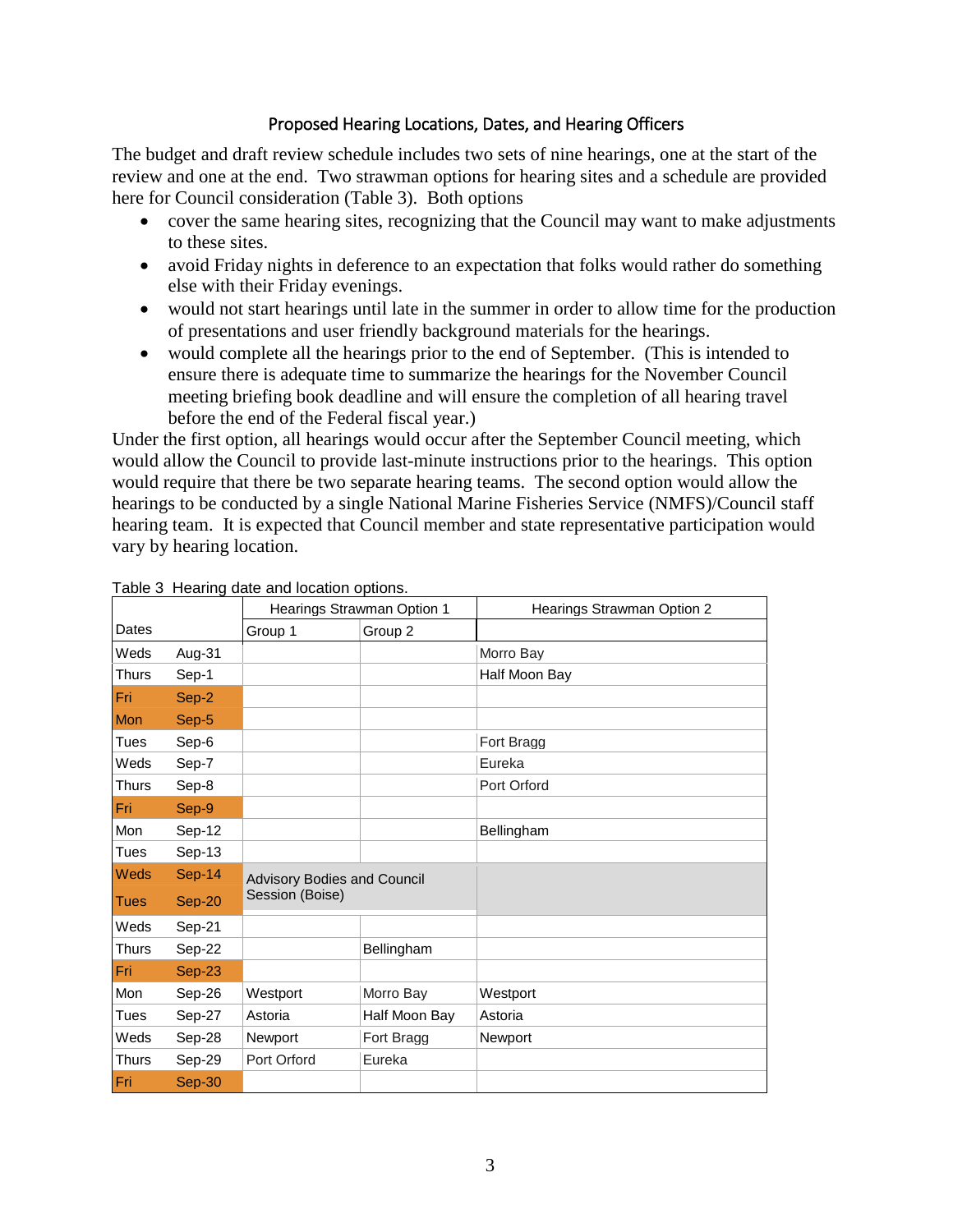Prior to the hearings, the Council member hearing officers will need to be identified and the following matrix completed (the final set of locations to be determined by the Council). [Table 4](#page-3-3) is provided as a worksheet in case the Council decides to make hearing officer appointments at this meeting.

| <b>Hearing Location</b> | <b>Hearing Officer</b><br>(Council Member) | <b>State Staff</b> | <b>NMFS Staff</b> | <b>Council Staff</b> |
|-------------------------|--------------------------------------------|--------------------|-------------------|----------------------|
| Bellingham              |                                            |                    |                   |                      |
| Westport                |                                            |                    |                   |                      |
| Astoria                 |                                            |                    |                   |                      |
| Newport                 |                                            |                    |                   |                      |
| Port Orford             |                                            |                    |                   |                      |
| Eureka                  |                                            |                    |                   |                      |
| Fort Bragg              |                                            |                    |                   |                      |
| Half Moon Bay           |                                            |                    |                   |                      |
| Morro Bay               |                                            |                    |                   |                      |

<span id="page-3-3"></span>Table 4. Hearing locations and staffing.

## Catch Share Review Project Coordination and Analytical Effort

### <span id="page-3-1"></span><span id="page-3-0"></span>Catch Share Review Project Coordination Team (PCT)

The overall project and analytical effort will be coordinated by NMFS and Council staff. The following have been identified as the project coordination team.

Ms. Abigail Harley - WCR Staff Dr. Lisa Pfeiffer - NWFSC Staff Mr. Jim Seger - Council Staff

### <span id="page-3-2"></span>Catch Share Review Analytical Team and Analytical Effort

Two possible models have been identified for organizing the analytical effort. Under both models the PCT would coordinate the overall effort and subject matter leads would coordinate the contributions of numerous analysts. The large majority of the analytical support for the project is expected to be provided by NMFS staff.

Under Model 1, an analytical team would not be formally convened as a Council body. As available, agency personnel (Federal and state) would be enlisted as subject matter leads and contributing analysts.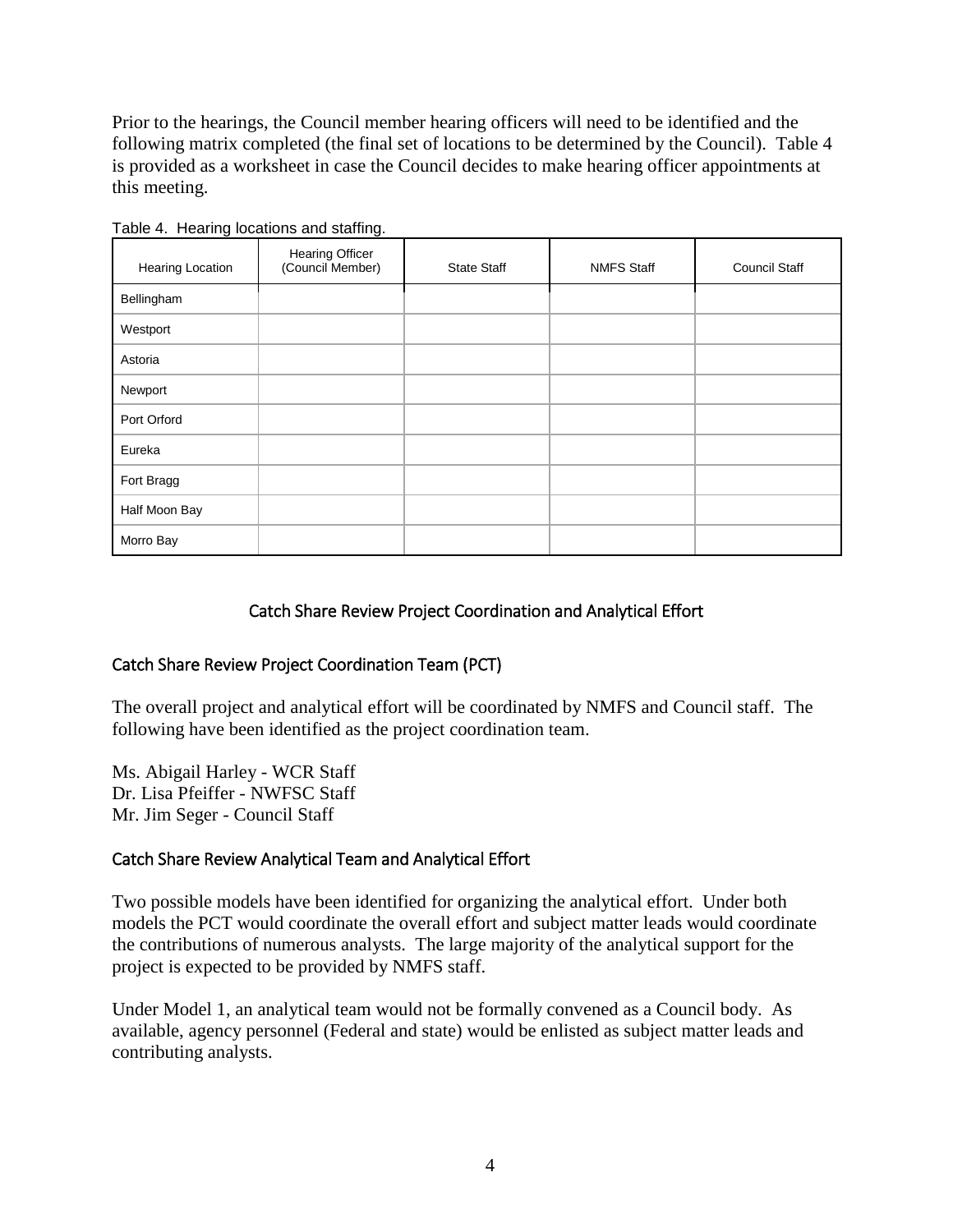Under Model 2, the Council would convene an ad hoc analytical team to help guide the analytical effort. The following is an example of the charge that might be given to a Councilconvened analytical team:

**Strawman Charge for a Council-Convened Analytical Team:** The analytical team will review and help elaborate initial outlines and drafting plans developed by the PCT and subject matter leads. The analytical team will review the initial analytical submissions forwarded from subject matter leads and provide comments on elements of the analysis prior to compilation of the first draft and of the completed analysis prior to its submission to the Council. Based on its close review of the analytical materials, the team will also highlight policy issues for consideration by the Council and its advisory bodies.

The efforts of the analytical team would be coordinated and staffed by the PCT. The analytical team might consist of one representative from each state and the subject matter leads. The Council may also wish to include a representative from the Enforcement Consultants, though budget implications that would have to be considered.

[Table 5](#page-5-1) provides an example of the process that might be followed under each of these models.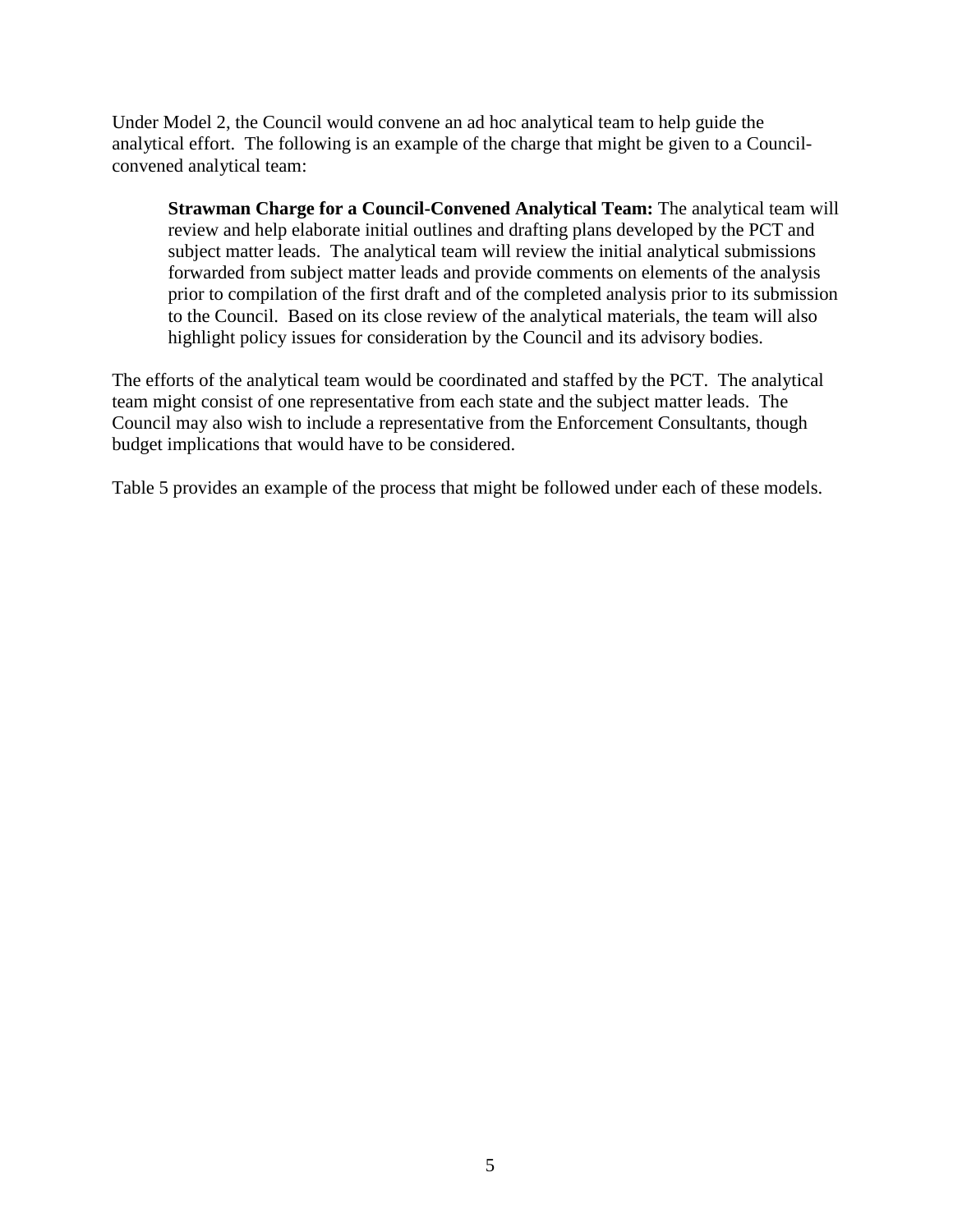| June 2016<br>Council provides document guidance.<br>Same as Model 1.<br>PCT works with subject matter leads and contributors<br>Same as Model 1, plus a mid- to late-summer<br>over the summer to plan analyses and develop data sets<br>meeting of the Analytical Team to review plans<br>and coordinate analyses and data sets.<br>and rudimentary elements of the analysis.<br>Sept 2016<br>Progress report provided to the Council, as needed.<br>Same as Model 1.<br>Same as Model 1.<br>Preliminary analytical work continues<br>Nov 2016<br>PCT and subject matter leads meet with SSC<br>Same as Model 1.<br>subcommittees.<br>Preliminary report on plans for analyses provided to the<br>Council. Council provides further direction based on<br>results of hearings, CAB meeting, and comments from<br>other Council advisory bodies.<br>Dec 2016<br>Analytical Team meets to review Council<br>guidance and further develop plans for analysis.<br>Same as Model 1.<br>PCT works with subject matter leads and contributors<br>over the winter to develop analyses based on Council<br>guidance.<br>As they become available, elements of analysis are<br>As they become available, elements of analysis<br>distributed among all subject matter leads, for review and<br>are distributed to Analytical Team for review and | Model 1 | Model 2 |
|-----------------------------------------------------------------------------------------------------------------------------------------------------------------------------------------------------------------------------------------------------------------------------------------------------------------------------------------------------------------------------------------------------------------------------------------------------------------------------------------------------------------------------------------------------------------------------------------------------------------------------------------------------------------------------------------------------------------------------------------------------------------------------------------------------------------------------------------------------------------------------------------------------------------------------------------------------------------------------------------------------------------------------------------------------------------------------------------------------------------------------------------------------------------------------------------------------------------------------------------------------------------------------------------------------------------------------------------|---------|---------|
|                                                                                                                                                                                                                                                                                                                                                                                                                                                                                                                                                                                                                                                                                                                                                                                                                                                                                                                                                                                                                                                                                                                                                                                                                                                                                                                                         |         |         |
|                                                                                                                                                                                                                                                                                                                                                                                                                                                                                                                                                                                                                                                                                                                                                                                                                                                                                                                                                                                                                                                                                                                                                                                                                                                                                                                                         |         |         |
|                                                                                                                                                                                                                                                                                                                                                                                                                                                                                                                                                                                                                                                                                                                                                                                                                                                                                                                                                                                                                                                                                                                                                                                                                                                                                                                                         |         |         |
|                                                                                                                                                                                                                                                                                                                                                                                                                                                                                                                                                                                                                                                                                                                                                                                                                                                                                                                                                                                                                                                                                                                                                                                                                                                                                                                                         |         |         |
|                                                                                                                                                                                                                                                                                                                                                                                                                                                                                                                                                                                                                                                                                                                                                                                                                                                                                                                                                                                                                                                                                                                                                                                                                                                                                                                                         |         |         |
|                                                                                                                                                                                                                                                                                                                                                                                                                                                                                                                                                                                                                                                                                                                                                                                                                                                                                                                                                                                                                                                                                                                                                                                                                                                                                                                                         |         |         |
|                                                                                                                                                                                                                                                                                                                                                                                                                                                                                                                                                                                                                                                                                                                                                                                                                                                                                                                                                                                                                                                                                                                                                                                                                                                                                                                                         |         |         |
|                                                                                                                                                                                                                                                                                                                                                                                                                                                                                                                                                                                                                                                                                                                                                                                                                                                                                                                                                                                                                                                                                                                                                                                                                                                                                                                                         |         |         |
|                                                                                                                                                                                                                                                                                                                                                                                                                                                                                                                                                                                                                                                                                                                                                                                                                                                                                                                                                                                                                                                                                                                                                                                                                                                                                                                                         |         |         |
|                                                                                                                                                                                                                                                                                                                                                                                                                                                                                                                                                                                                                                                                                                                                                                                                                                                                                                                                                                                                                                                                                                                                                                                                                                                                                                                                         |         |         |
|                                                                                                                                                                                                                                                                                                                                                                                                                                                                                                                                                                                                                                                                                                                                                                                                                                                                                                                                                                                                                                                                                                                                                                                                                                                                                                                                         |         |         |
|                                                                                                                                                                                                                                                                                                                                                                                                                                                                                                                                                                                                                                                                                                                                                                                                                                                                                                                                                                                                                                                                                                                                                                                                                                                                                                                                         |         |         |
|                                                                                                                                                                                                                                                                                                                                                                                                                                                                                                                                                                                                                                                                                                                                                                                                                                                                                                                                                                                                                                                                                                                                                                                                                                                                                                                                         |         |         |
|                                                                                                                                                                                                                                                                                                                                                                                                                                                                                                                                                                                                                                                                                                                                                                                                                                                                                                                                                                                                                                                                                                                                                                                                                                                                                                                                         |         |         |
|                                                                                                                                                                                                                                                                                                                                                                                                                                                                                                                                                                                                                                                                                                                                                                                                                                                                                                                                                                                                                                                                                                                                                                                                                                                                                                                                         |         |         |
|                                                                                                                                                                                                                                                                                                                                                                                                                                                                                                                                                                                                                                                                                                                                                                                                                                                                                                                                                                                                                                                                                                                                                                                                                                                                                                                                         |         |         |
|                                                                                                                                                                                                                                                                                                                                                                                                                                                                                                                                                                                                                                                                                                                                                                                                                                                                                                                                                                                                                                                                                                                                                                                                                                                                                                                                         |         |         |
|                                                                                                                                                                                                                                                                                                                                                                                                                                                                                                                                                                                                                                                                                                                                                                                                                                                                                                                                                                                                                                                                                                                                                                                                                                                                                                                                         |         |         |
| feedback to contributors.<br>feedback to contributors.                                                                                                                                                                                                                                                                                                                                                                                                                                                                                                                                                                                                                                                                                                                                                                                                                                                                                                                                                                                                                                                                                                                                                                                                                                                                                  |         |         |
| April 2017<br>First draft of review compiled                                                                                                                                                                                                                                                                                                                                                                                                                                                                                                                                                                                                                                                                                                                                                                                                                                                                                                                                                                                                                                                                                                                                                                                                                                                                                            |         |         |
| May 2017<br>Analytical team reviews first compilation of<br>First draft of review compiled.                                                                                                                                                                                                                                                                                                                                                                                                                                                                                                                                                                                                                                                                                                                                                                                                                                                                                                                                                                                                                                                                                                                                                                                                                                             |         |         |
| document and identifies policy issues the                                                                                                                                                                                                                                                                                                                                                                                                                                                                                                                                                                                                                                                                                                                                                                                                                                                                                                                                                                                                                                                                                                                                                                                                                                                                                               |         |         |
| Council may want to consider.                                                                                                                                                                                                                                                                                                                                                                                                                                                                                                                                                                                                                                                                                                                                                                                                                                                                                                                                                                                                                                                                                                                                                                                                                                                                                                           |         |         |
| June 2017<br>Council reviews first draft and provides additional<br>Same as Model 1                                                                                                                                                                                                                                                                                                                                                                                                                                                                                                                                                                                                                                                                                                                                                                                                                                                                                                                                                                                                                                                                                                                                                                                                                                                     |         |         |
| guidance, as needed, and develops a preliminary list of                                                                                                                                                                                                                                                                                                                                                                                                                                                                                                                                                                                                                                                                                                                                                                                                                                                                                                                                                                                                                                                                                                                                                                                                                                                                                 |         |         |
| possible policy issues for future consideration and related                                                                                                                                                                                                                                                                                                                                                                                                                                                                                                                                                                                                                                                                                                                                                                                                                                                                                                                                                                                                                                                                                                                                                                                                                                                                             |         |         |
| purpose and need statement.                                                                                                                                                                                                                                                                                                                                                                                                                                                                                                                                                                                                                                                                                                                                                                                                                                                                                                                                                                                                                                                                                                                                                                                                                                                                                                             |         |         |
| Directly after the Council meeting, Analytical                                                                                                                                                                                                                                                                                                                                                                                                                                                                                                                                                                                                                                                                                                                                                                                                                                                                                                                                                                                                                                                                                                                                                                                                                                                                                          |         |         |
| Team meets to review Council guidance and                                                                                                                                                                                                                                                                                                                                                                                                                                                                                                                                                                                                                                                                                                                                                                                                                                                                                                                                                                                                                                                                                                                                                                                                                                                                                               |         |         |
| plan additional analysis as needed.                                                                                                                                                                                                                                                                                                                                                                                                                                                                                                                                                                                                                                                                                                                                                                                                                                                                                                                                                                                                                                                                                                                                                                                                                                                                                                     |         |         |
| Same as Model 1<br>PCT works with subject matter leads and contributors                                                                                                                                                                                                                                                                                                                                                                                                                                                                                                                                                                                                                                                                                                                                                                                                                                                                                                                                                                                                                                                                                                                                                                                                                                                                 |         |         |
| over the summer to revise analyses based on Council                                                                                                                                                                                                                                                                                                                                                                                                                                                                                                                                                                                                                                                                                                                                                                                                                                                                                                                                                                                                                                                                                                                                                                                                                                                                                     |         |         |
| guidance.                                                                                                                                                                                                                                                                                                                                                                                                                                                                                                                                                                                                                                                                                                                                                                                                                                                                                                                                                                                                                                                                                                                                                                                                                                                                                                                               |         |         |
| PCT and subject matter leads meet with SSC<br>Sept 2017<br>Same as Model 1                                                                                                                                                                                                                                                                                                                                                                                                                                                                                                                                                                                                                                                                                                                                                                                                                                                                                                                                                                                                                                                                                                                                                                                                                                                              |         |         |
| subcommittees. Council reviews second draft, refines<br>possible policy areas for future consideration, and                                                                                                                                                                                                                                                                                                                                                                                                                                                                                                                                                                                                                                                                                                                                                                                                                                                                                                                                                                                                                                                                                                                                                                                                                             |         |         |
| approves draft for CAB and Analytical Team review.                                                                                                                                                                                                                                                                                                                                                                                                                                                                                                                                                                                                                                                                                                                                                                                                                                                                                                                                                                                                                                                                                                                                                                                                                                                                                      |         |         |
| Analytical Team reviews policy areas identified                                                                                                                                                                                                                                                                                                                                                                                                                                                                                                                                                                                                                                                                                                                                                                                                                                                                                                                                                                                                                                                                                                                                                                                                                                                                                         |         |         |
| by the Council, identifies other policy areas that                                                                                                                                                                                                                                                                                                                                                                                                                                                                                                                                                                                                                                                                                                                                                                                                                                                                                                                                                                                                                                                                                                                                                                                                                                                                                      |         |         |
| may warrant attention, and, as needed, develops                                                                                                                                                                                                                                                                                                                                                                                                                                                                                                                                                                                                                                                                                                                                                                                                                                                                                                                                                                                                                                                                                                                                                                                                                                                                                         |         |         |
| purpose and need statements for Council                                                                                                                                                                                                                                                                                                                                                                                                                                                                                                                                                                                                                                                                                                                                                                                                                                                                                                                                                                                                                                                                                                                                                                                                                                                                                                 |         |         |
| consideration.                                                                                                                                                                                                                                                                                                                                                                                                                                                                                                                                                                                                                                                                                                                                                                                                                                                                                                                                                                                                                                                                                                                                                                                                                                                                                                                          |         |         |
| PCT works with subject matter leads and contributors to<br>Same as Model 1.                                                                                                                                                                                                                                                                                                                                                                                                                                                                                                                                                                                                                                                                                                                                                                                                                                                                                                                                                                                                                                                                                                                                                                                                                                                             |         |         |
| finalize draft.                                                                                                                                                                                                                                                                                                                                                                                                                                                                                                                                                                                                                                                                                                                                                                                                                                                                                                                                                                                                                                                                                                                                                                                                                                                                                                                         |         |         |
| Nov. 2017<br>Council approves public review draft including policy<br>Same as Model 1.                                                                                                                                                                                                                                                                                                                                                                                                                                                                                                                                                                                                                                                                                                                                                                                                                                                                                                                                                                                                                                                                                                                                                                                                                                                  |         |         |
| areas for future consideration and related purpose and                                                                                                                                                                                                                                                                                                                                                                                                                                                                                                                                                                                                                                                                                                                                                                                                                                                                                                                                                                                                                                                                                                                                                                                                                                                                                  |         |         |
| need statements. Decision is made on whether to solicit                                                                                                                                                                                                                                                                                                                                                                                                                                                                                                                                                                                                                                                                                                                                                                                                                                                                                                                                                                                                                                                                                                                                                                                                                                                                                 |         |         |
| alternatives in response to the purpose and need                                                                                                                                                                                                                                                                                                                                                                                                                                                                                                                                                                                                                                                                                                                                                                                                                                                                                                                                                                                                                                                                                                                                                                                                                                                                                        |         |         |
| statements.                                                                                                                                                                                                                                                                                                                                                                                                                                                                                                                                                                                                                                                                                                                                                                                                                                                                                                                                                                                                                                                                                                                                                                                                                                                                                                                             |         |         |
| PCT works with subject matter leads and contributors on<br>Same as Model 1.                                                                                                                                                                                                                                                                                                                                                                                                                                                                                                                                                                                                                                                                                                                                                                                                                                                                                                                                                                                                                                                                                                                                                                                                                                                             |         |         |
| any necessary refinements prior to distribution of public                                                                                                                                                                                                                                                                                                                                                                                                                                                                                                                                                                                                                                                                                                                                                                                                                                                                                                                                                                                                                                                                                                                                                                                                                                                                               |         |         |
| review draft.                                                                                                                                                                                                                                                                                                                                                                                                                                                                                                                                                                                                                                                                                                                                                                                                                                                                                                                                                                                                                                                                                                                                                                                                                                                                                                                           |         |         |
| Council finalizes review document and recommendations<br>Mar./Apr.<br>Same as Model 1.<br>for future consideration.<br>2017                                                                                                                                                                                                                                                                                                                                                                                                                                                                                                                                                                                                                                                                                                                                                                                                                                                                                                                                                                                                                                                                                                                                                                                                             |         |         |
| May 2017<br>PCT works with subject matter leads and contributors to<br>Same as Model 1.                                                                                                                                                                                                                                                                                                                                                                                                                                                                                                                                                                                                                                                                                                                                                                                                                                                                                                                                                                                                                                                                                                                                                                                                                                                 |         |         |
| finalize document.                                                                                                                                                                                                                                                                                                                                                                                                                                                                                                                                                                                                                                                                                                                                                                                                                                                                                                                                                                                                                                                                                                                                                                                                                                                                                                                      |         |         |

#### <span id="page-5-1"></span>Table 5. Models for the analytical effort.

# <span id="page-5-0"></span>Subject Matter Leads and Analytical Contributors

Contributions will be coordinated by the subject matter leads. Subject matter leads will help plan the analysis, compile work from contributors, identify gaps or potential problem areas, and be accountable for ensuring that particular sections of the analysis are completed on schedule.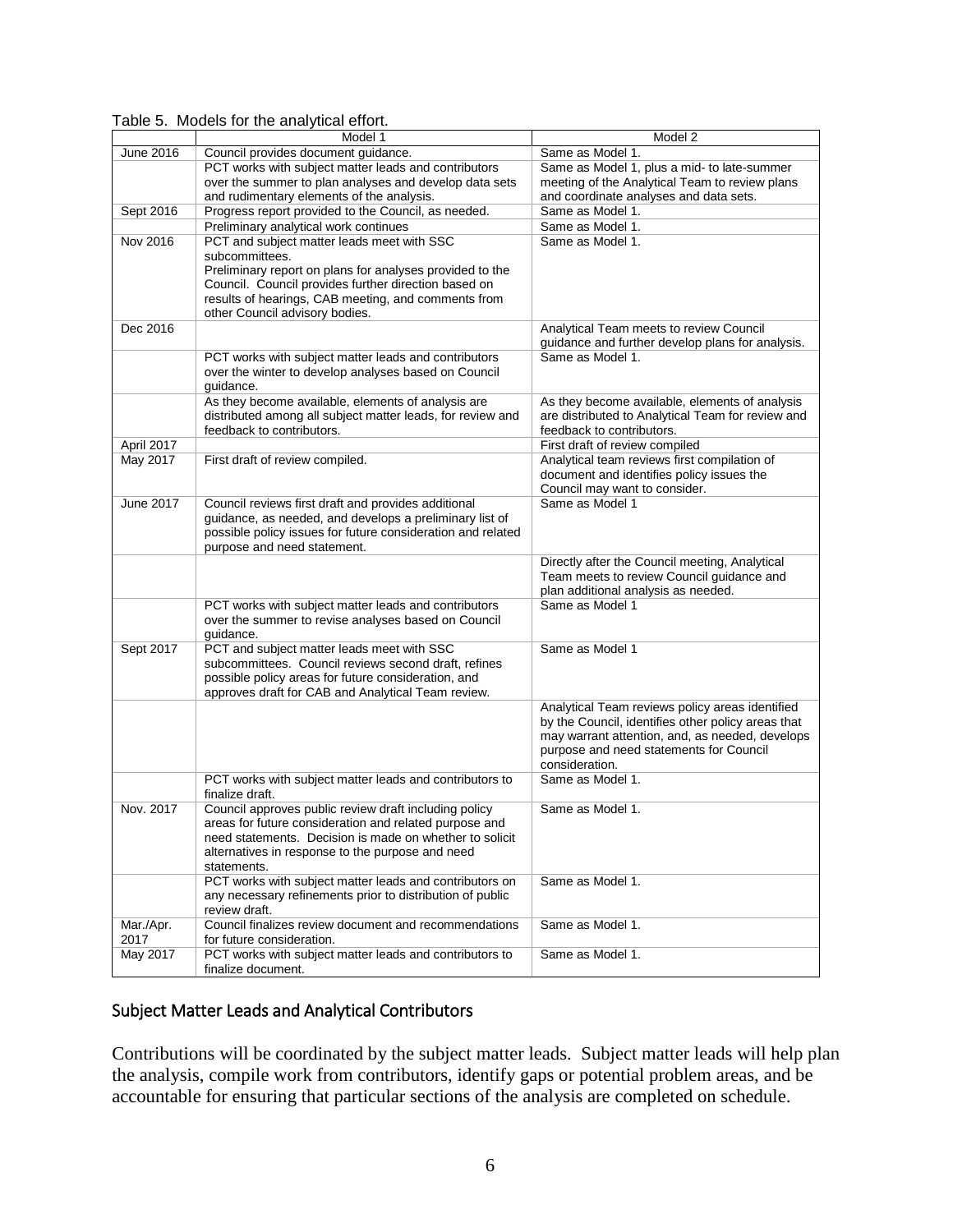Informal working group or one-on-one meetings with contributors will be scheduled as needed. Subject matter leads will maintain awareness of areas where analyses may intersect (fishery classification, sector identification, data calls, etc.) and coordinate with other leads to minimize duplication of work across groups.

Contributors will help develop and carry out implementation of analytical tasks related to their areas of expertise. They may also be asked to assist in the review of components of the analysis developed by others.

The individuals listed in [Table 6](#page-6-0) have been identified as potential contributors. Some will likely be subject matter leads.

|                              |                                           | Working group theme         |                                                                                   |
|------------------------------|-------------------------------------------|-----------------------------|-----------------------------------------------------------------------------------|
| <b>Potential Contributor</b> | Affiliation                               | (main area)                 | Expertise                                                                         |
| Ms. Sarah Towne              | <b>WCR</b>                                | Program Management          | Communities, Accumulation<br>limits, Allocation, Catch<br>accounting, Eligibility |
| Dr. Suzanne Russell          | <b>NWFSC</b>                              | Communities/anthropology    | Communities, New entrants                                                         |
| <b>LCDR Gregg Casad</b>      | <b>USCG</b>                               | Communities/anthropology    | Safety, Enforcement                                                               |
| Ms. Jennifer Isé             | Regional<br><b>Administrator's Office</b> | Communities/anthropology    | Communities, Policy                                                               |
| Dr. Lisa Pfeiffer            | <b>NWFSC</b>                              | Economics                   | Safety, Economic analysis,<br>Net benefits                                        |
| Ms. Erin Steiner             | <b>NWFSC</b>                              | Economics                   | Communities, Economic<br>analysis, Net benefits, Data<br>collection               |
| Dr. Robby Fonner             | <b>NWFSC</b>                              | Economics                   | Accumulation limits,<br>Economic analysis                                         |
| Dr. Dan Holland              | <b>NWFSC</b>                              | Economics                   | Economic analysis, Quota<br>market                                                |
| Mr. Jerry Leonard            | <b>NWFSC</b>                              | Economics                   | Economic analysis,<br>Economic impacts                                            |
| Ms. Marie Guldin             | NWFSC/UW                                  | Economics                   | Economic analysis, First<br>receivers                                             |
| Ms. Abigail Harley           | <b>WCR</b>                                | Economics                   | Economic analysis                                                                 |
| Dr. Ed Waters                | Consultant                                | Economics                   | Economic analysis, economic<br>impacts, data analysis                             |
| Ms. Amanda Warlick           | ECS in support of<br><b>NWFSC</b>         | Economics                   | Data collection                                                                   |
| Dr. Wendy Morrison           | NOAA HQ<br><b>Sustainable Fisheries</b>   | Biology/Environment/Ecology | Bycatch, environmental<br>impacts                                                 |
| Mr. Jon McVeigh              | <b>NWFSC</b>                              | Biology/Environment/Ecology | Bycatch,                                                                          |

<span id="page-6-0"></span>Table 6. Initial list of potential contributors to the review.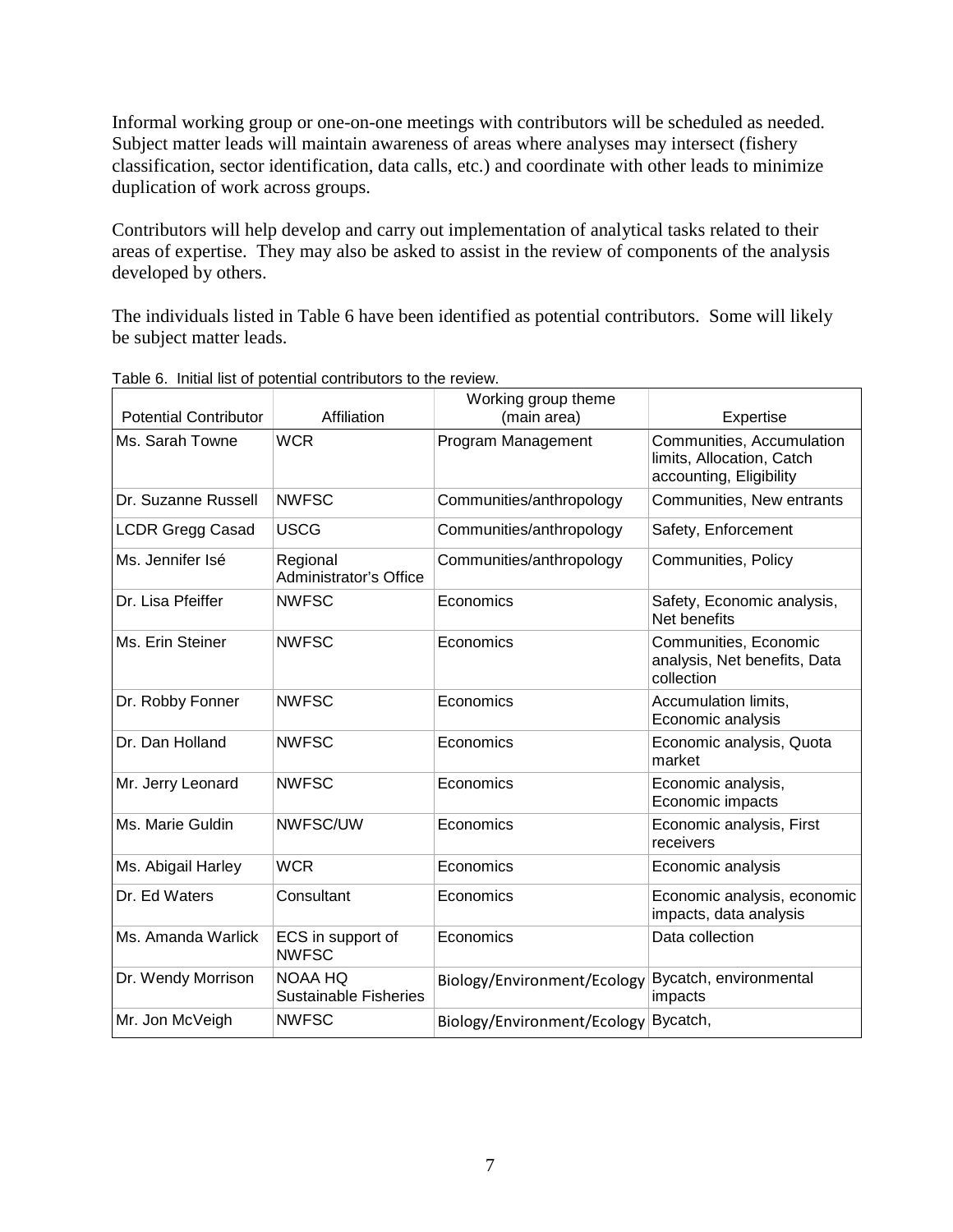### <span id="page-7-0"></span>Scientific Review

Scientific review will be provided by the SSC. Two special joint meetings of the SSC groundfish and economics subcommittees will be scheduled to ensure that there is adequate time for thorough review. One of these meetings will occur in November 2016, to ensure that the plans for the review are sound, and another toward the end of the process (currently September 2017), to review the quality of the analyses.

# Community Advisory Board

<span id="page-7-1"></span>To help address community concerns, Amendment 20 called for the appointment of a Community Advisory Board (CAB) to advise the Council on its review of program performance. The budget developed for this project included two in-person meetings of a 20-person CAB and two webinar meetings. The following is a strawman CAB charge for consideration.

**Strawman Charge for Community Advisory Board:** The Community Advisory Board is charged with providing the perspective of geographic communities on performance of the trawl catch share program and other advice requested by the Council that may inform the program review. These perspectives may include but are not limited to the views of local harvesters, fish buyers and processors, materials and service providers, and others impacted by the trawl rationalization program. Harvest interests include the perspective of vessel, permit, and quota share owners as well as crew members. Others impacted may include service providers such as observers and observer providers.

Because the CAB will need both geographic diversity and sector diversity rather than specific seats a matrix is provided that can be filled in based on the geographic region and interest areas of the nominations received (maximum of 20). The vacancy announcement text would read in part:

The Council is soliciting nominations for a newly-constituted trawl catch share Community Advisory Board (CAB). The Council will select from nominees to ensure representation across the interest groups and areas represented in the following table.